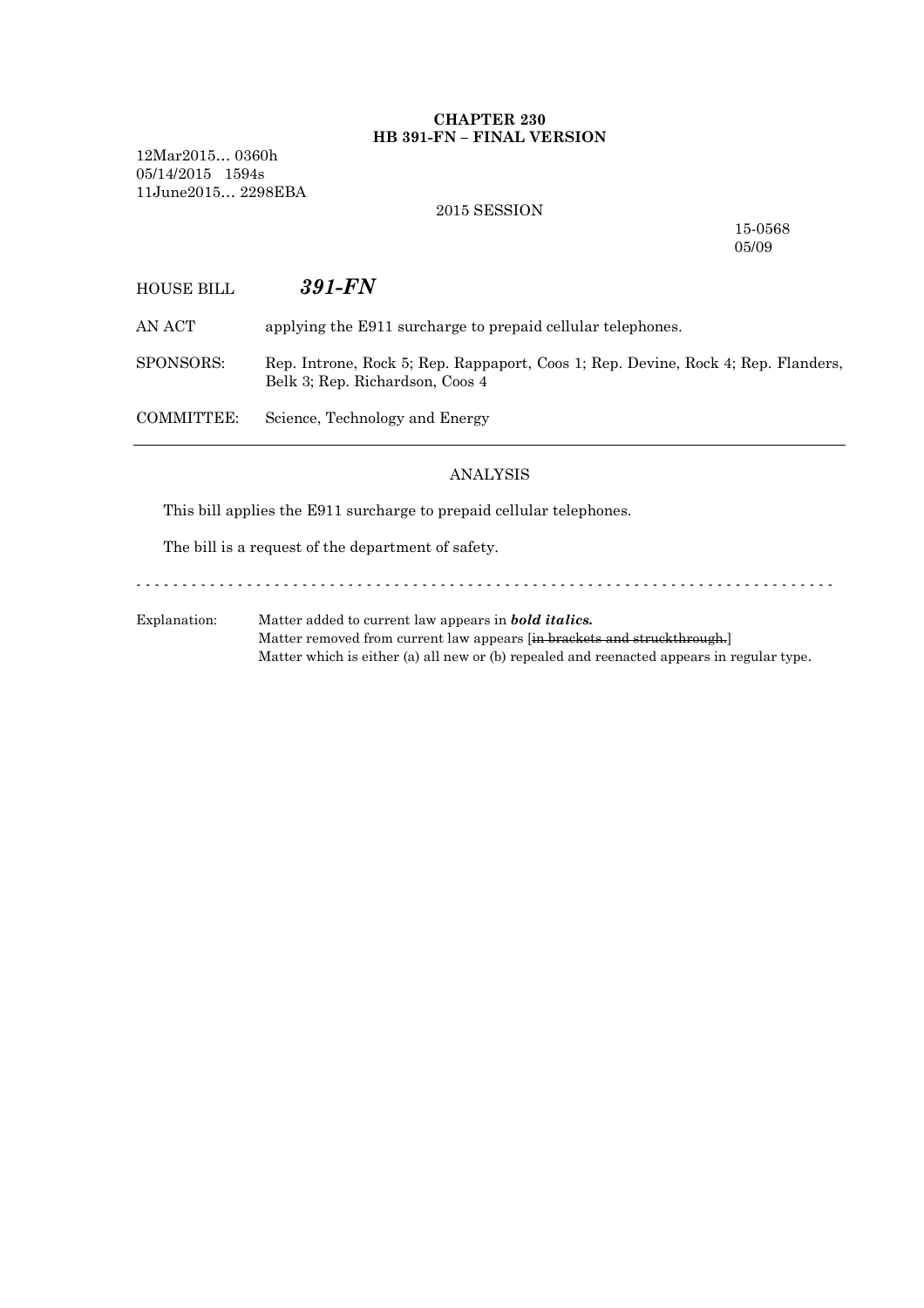### **CHAPTER 230 HB 391-FN – FINAL VERSION**

12Mar2015… 0360h 05/14/2015 1594s 11June2015… 2298EBA

> 15-0568 05/09

#### STATE OF NEW HAMPSHIRE

*In the Year of Our Lord Two Thousand Fifteen*

AN ACT applying the E911 surcharge to prepaid cellular telephones.

*Be it Enacted by the Senate and House of Representatives in General Court convened:*

 230:1 New Paragraph; Enhanced 911 System; Definition of Commercial Mobile Radio Service. Amend RSA 106-H:2 by inserting after paragraph III the following new paragraph:

 III-a. "Commercial mobile radio service" means commercial mobile radio service as defined in 47 C.F.R. section 20.3.

 230:2 New Paragraph; Enhanced 911 System; Definition of Prepaid Commercial Mobile Radio Service. Amend RSA 106-H:2 by inserting after paragraph VIII-a the following new paragraph:

 VIII-b. "Prepaid commercial mobile radio service" means commercial mobile radio service that allows a caller to dial 911 to access the E911 system, which service must be paid for in advance and is either sold in predetermined units or dollars which decline with use in a known amount or is sold for unlimited use during a predetermined period of time.

230:3 Enhanced 911 System; Funding. Amend RSA 106-H:9, I(a) to read as follows:

 I.(a) The enhanced 911 system and the statewide emergency notification system shall be funded through a surcharge to be levied upon each residence and business telephone exchange line, including PBX trunks and Centrex lines, each individual commercial mobile radio service number[,] *and* each VoIP service number with a place of primary use within New Hampshire, and each semi- public and public coin and public access line. For purposes of this subparagraph, "place of primary use" shall have the same meaning as the definition contained in 4 U.S.C. section 124(8). No such surcharge shall be imposed upon more than 25 business telephone exchange lines, including PBX trunks and Centrex lines, or more than 25 commercial mobile radio service exchange lines or VoIP service lines or channels per customer billing account.

230:4 Enhanced 911 System; Funding. Amend RSA 106-H:9, I(c) to read as follows:

22 (c) In the case of an entity which provides commercial mobile radio service the surcharge shall be billed to each customer on a monthly basis and shall not be subject to any state or local tax; the surcharge shall be collected by the commercial mobile radio service provider, and may be identified on the customer's bill. *For prepaid commercial mobile radio service, the provisions of paragraph I-a shall apply.*

230:5 Enhanced 911 System; Funding. Amend RSA 106-H:9, I(e) to read as follows: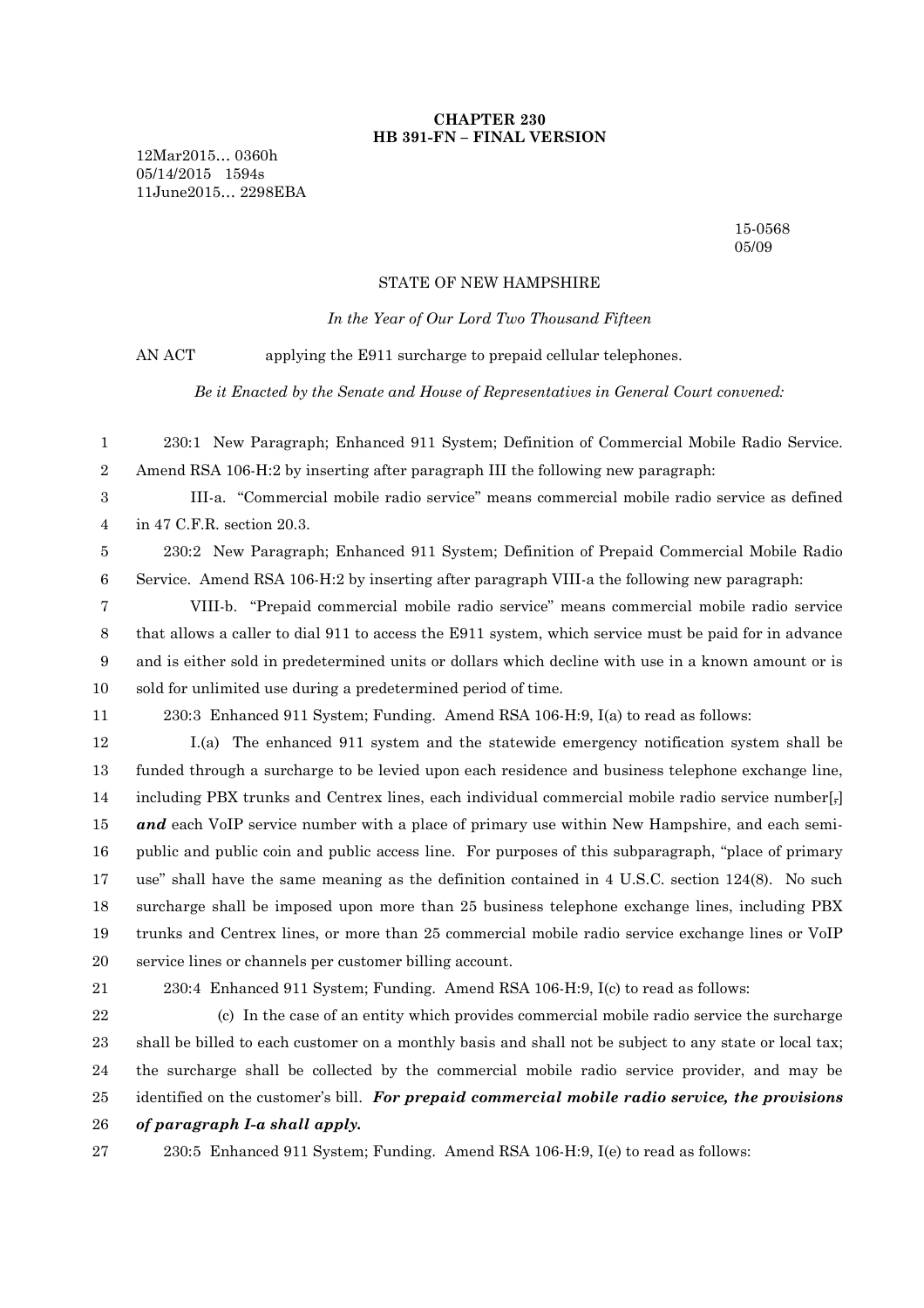#### **CHAPTER 230 HB 391-FN – FINAL VERSION - Page 2** -

 (e) Each local exchange telephone company, VoIP service provider, or entity which provides commercial mobile radio service*, including prepaid commercial mobile radio service except as otherwise provided in subparagraph I-a(i),* shall remit the surcharge amounts on a monthly basis, as prescribed by the commissioner, to the enhanced 911 services bureau, which shall be forwarded to the state treasurer for deposit in the enhanced 911 system fund. The state treasurer shall pay expenses incurred in the administration of the enhanced 911 system and the statewide emergency notification system from such fund. Such fund shall not lapse. If the expenditure of additional funds over budget estimates is necessary for the proper functioning of the enhanced 911 system or the statewide emergency notification system, the department of safety may request, with prior approval of the fiscal committee of the general court, the transfer of funds from the enhanced 911 system fund to the department of safety for such purposes. The moneys in the account shall not be used for any purpose other than the development and operation of enhanced 911 services and the statewide emergency notification system, in accordance with the terms of this chapter. Surcharge amounts shall be reviewed after the budget has been approved or modified, and if appropriate, new tariffs or rate schedules shall be filed with the public utilities commission reflecting the surcharge amount. 230:6 New Paragraph; Enhanced 911 System; Funding; Prepaid Commercial Mobile Radio Service. Amend RSA 106-H:9 by inserting after paragraph I the following new paragraph: I-a. Prepaid commercial mobile radio service. (a) In this paragraph: (1) "Consumer" means a natural person or any other person who purchases prepaid commercial mobile radio service in a retail transaction. (2) "Commissioner" means the commissioner of the department of safety. (3) "Division" means the division of emergency services and communications of the department of safety. (4) "Entity" means a natural person or any other person, including any firm, corporation, partnership, or business organization. (5) "Provider" means an entity that provides prepaid commercial mobile radio service pursuant to a license issued by the Federal Communications Commission. (6) "Retail transaction" means the purchase of prepaid commercial mobile radio service from a seller for any purpose other than resale. (7) "Seller" means an entity, including a provider, who sells prepaid commercial mobile radio service to a consumer. (b) There is hereby imposed a prepaid commercial mobile radio service E911 surcharge that shall be levied on each retail transaction sourced to New Hampshire. The amount of the

surcharge levied for each retail transaction shall be the same as the surcharge imposed under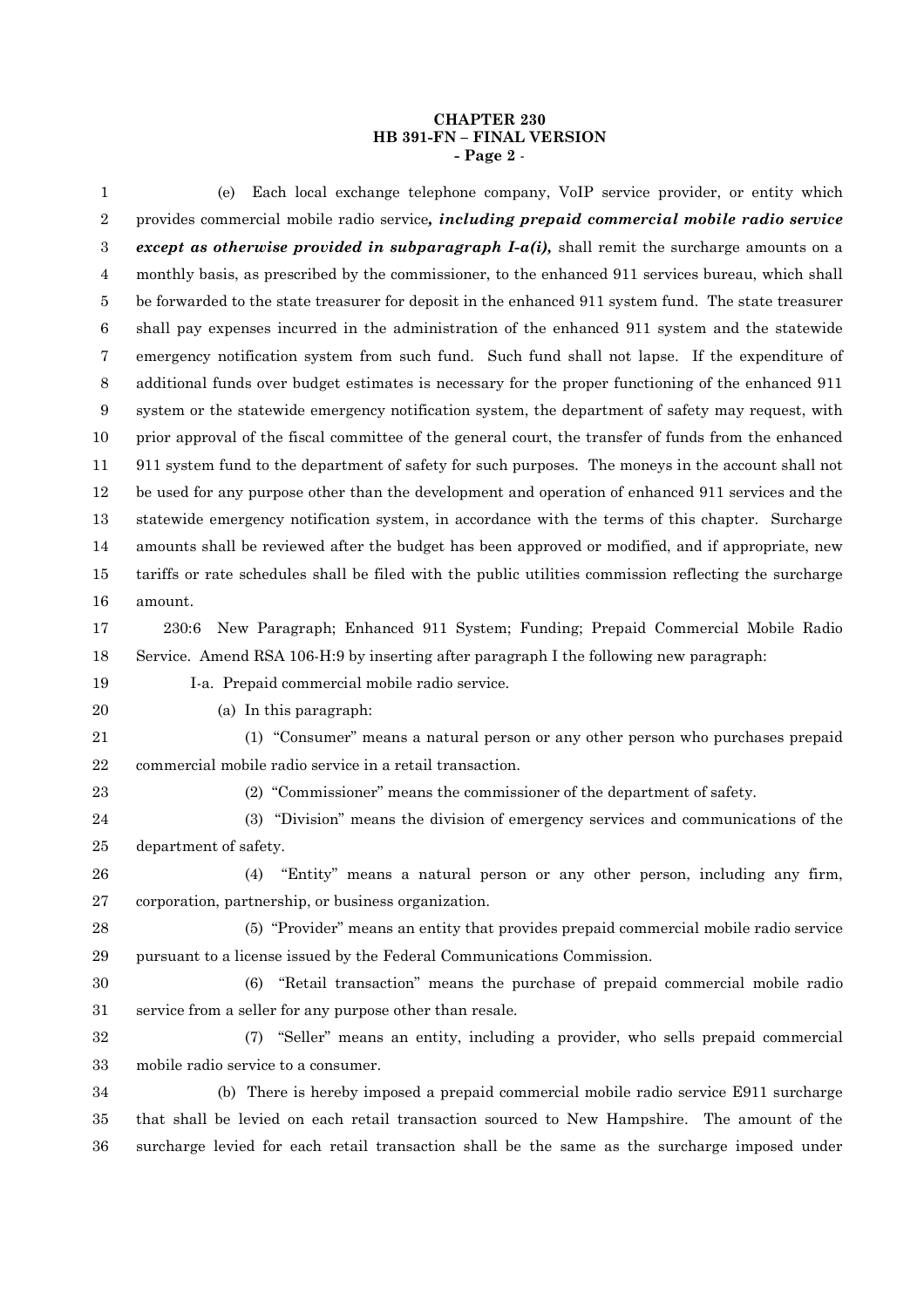### **CHAPTER 230 HB 391-FN – FINAL VERSION - Page 3** -

RSA106-H:9, I(a).

(c) For purposes of subparagraph (b), a retail transaction is sourced to New Hampshire:

(1) If the transaction occurs in person at a seller's location in New Hampshire; or

 (2) If subparagraph (1) does not apply, the prepaid commercial mobile radio service is evidenced by a physical item, such as a card, and the purchaser provides a New Hampshire

delivery address for such item; or

 (3) If subparagraphs (1) and (2) do not apply, the consumer gives a New Hampshire address during the consummation of the sale, including the address associated with the consumer's payment instrument if no other address is available, and the address is not given in bad faith; or

10 (4) If subparagraphs  $(1) - (3)$  do not apply, the consumer's mobile telephone number is associated with a postal zip code, telephone area code, or location within New Hampshire.

 (d) The prepaid commercial mobile radio service E911 surcharge shall be collected by the seller from the consumer with respect to each retail transaction sourced to New Hampshire. The amount of the surcharge shall be either separately stated on an invoice, receipt, or other similar document that is provided by the seller to the consumer, or otherwise disclosed to the consumer.

 (e) The seller shall be liable to remit all charges required by this paragraph that are collected from consumers, including all such charges that the seller is deemed to collect where the amount of the surcharge has not been separately stated on an invoice, receipt, or other similar document provided by the seller to the consumer.

 (f) The prepaid commercial mobile radio service E911 surcharge shall not be subject to any other state or local tax.

 (g) If a minimal amount of prepaid commercial mobile radio service is sold with a prepaid mobile device for a single, non-itemized price, then the seller may elect not to apply the surcharge to such transaction. For purposes of this subparagraph, an amount of service denominated as 10 minutes or less, or 5 dollars or less, is minimal.

 (h) A seller may deduct and retain 3 percent of the prepaid commercial mobile radio service E911 charges that are collected by the seller from consumers.

 (i) A seller having less than 150 retail transactions in a calendar quarter and who has not collected the surcharge on such transactions shall not be required to remit the surcharge on those transactions, provided that the seller:

 (1) Submits a certification to the enhanced 911 services bureau, not later than the 15th day following such quarter, that the seller had less than 150 retail transactions in such quarter; and

 (2) Submits with such certification copies of invoices, receipts, or other similar documentation establishing the number of retail transactions in such quarter.